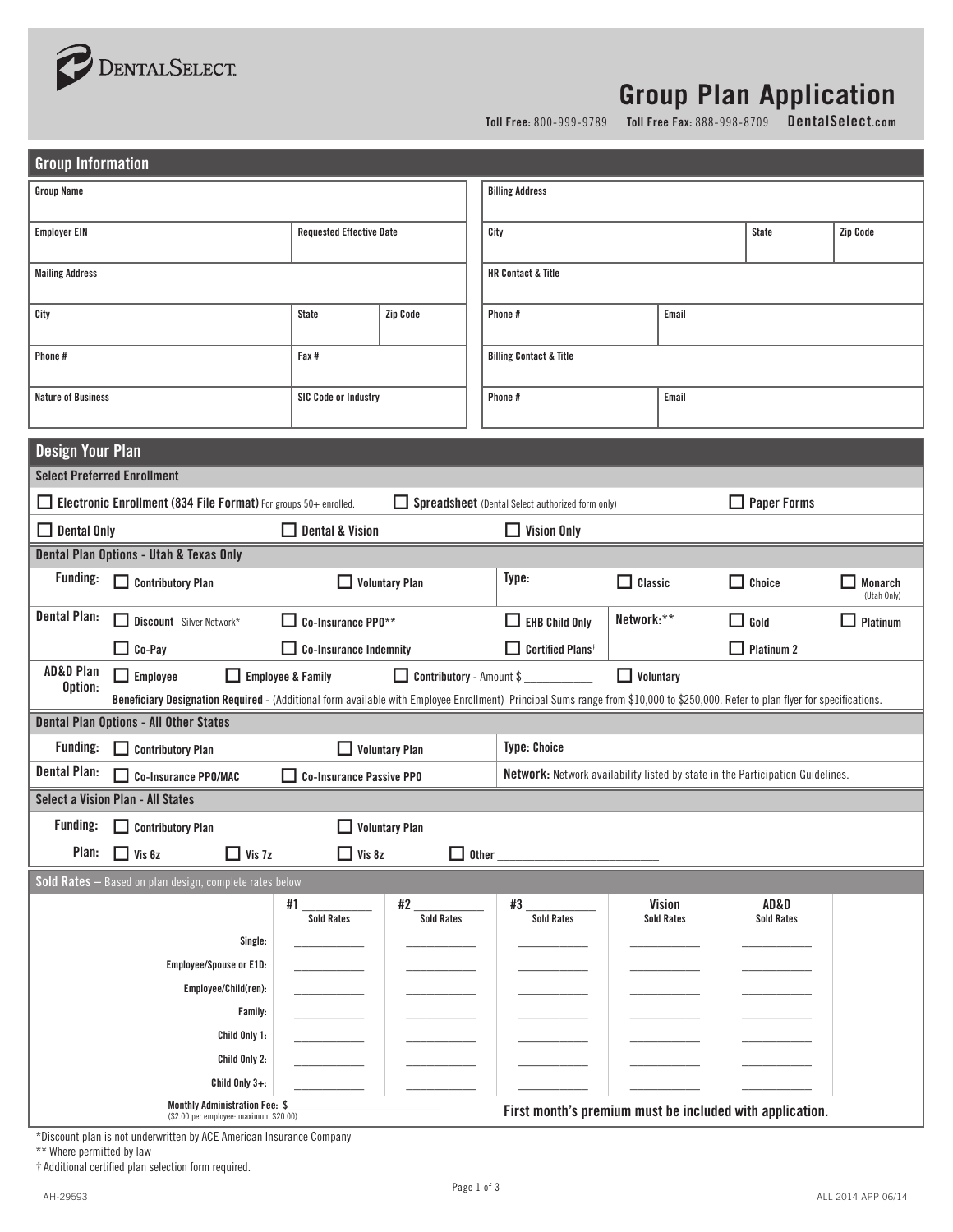

## **Group Plan Application**

**Toll Free:** 800-999-9789 **Toll Free Fax:** 888-998-8709 **DentalSelect.com**

| <b>Design Your Plan - (Continued)</b>                                                                                                                                                                                                                                                                                                                                                                                                                                                                                                                                                                                                                                                                                                                                                                                                                                                                                                                                                                                                                                                                                                                                                                                                                                                            |                                  |  |                                                                         |                                                                                                                                                                                                          |  |
|--------------------------------------------------------------------------------------------------------------------------------------------------------------------------------------------------------------------------------------------------------------------------------------------------------------------------------------------------------------------------------------------------------------------------------------------------------------------------------------------------------------------------------------------------------------------------------------------------------------------------------------------------------------------------------------------------------------------------------------------------------------------------------------------------------------------------------------------------------------------------------------------------------------------------------------------------------------------------------------------------------------------------------------------------------------------------------------------------------------------------------------------------------------------------------------------------------------------------------------------------------------------------------------------------|----------------------------------|--|-------------------------------------------------------------------------|----------------------------------------------------------------------------------------------------------------------------------------------------------------------------------------------------------|--|
| <b>General Participation</b>                                                                                                                                                                                                                                                                                                                                                                                                                                                                                                                                                                                                                                                                                                                                                                                                                                                                                                                                                                                                                                                                                                                                                                                                                                                                     |                                  |  |                                                                         |                                                                                                                                                                                                          |  |
| Number of Full Time (at least 30 hr. per week) Employees: ________________                                                                                                                                                                                                                                                                                                                                                                                                                                                                                                                                                                                                                                                                                                                                                                                                                                                                                                                                                                                                                                                                                                                                                                                                                       |                                  |  | Number of Dental Employees Enrolling: ______                            | <b>Number Waiving Due to Other Dental Coverage:</b>                                                                                                                                                      |  |
| Employer Contribution Percentage for Employees: ________________ %                                                                                                                                                                                                                                                                                                                                                                                                                                                                                                                                                                                                                                                                                                                                                                                                                                                                                                                                                                                                                                                                                                                                                                                                                               |                                  |  | Employer Contribution Percentage for Dependent: ________________<br>%   | <b>Number of Vision Employees Enrolling:</b>                                                                                                                                                             |  |
| <b>New Hire Waiting Periods</b>                                                                                                                                                                                                                                                                                                                                                                                                                                                                                                                                                                                                                                                                                                                                                                                                                                                                                                                                                                                                                                                                                                                                                                                                                                                                  |                                  |  |                                                                         |                                                                                                                                                                                                          |  |
| Employees will be eligible to enroll the first of the month following the required days of continuous full time employment with the group. Present employees who are eligible must enroll on the policy<br>effective date, or within 31 days of group effective date. New employees must enroll within 31 days of the date they become eligible. (Please complete Employee Category below)                                                                                                                                                                                                                                                                                                                                                                                                                                                                                                                                                                                                                                                                                                                                                                                                                                                                                                       |                                  |  |                                                                         |                                                                                                                                                                                                          |  |
| <b>Employee Category</b>                                                                                                                                                                                                                                                                                                                                                                                                                                                                                                                                                                                                                                                                                                                                                                                                                                                                                                                                                                                                                                                                                                                                                                                                                                                                         |                                  |  |                                                                         |                                                                                                                                                                                                          |  |
| How long must a new hire be employed before being offered benefits? Benefits are available the first<br>day of the month following:                                                                                                                                                                                                                                                                                                                                                                                                                                                                                                                                                                                                                                                                                                                                                                                                                                                                                                                                                                                                                                                                                                                                                              |                                  |  | non-management)? If yes, please identify below. Minimum of 2 per class. | Is the new hire waiting period different for any class of Employees (i.e. hourly/salary/management/                                                                                                      |  |
| $\Box$ Date of Hire                                                                                                                                                                                                                                                                                                                                                                                                                                                                                                                                                                                                                                                                                                                                                                                                                                                                                                                                                                                                                                                                                                                                                                                                                                                                              | $\Box$ Exact date of hire        |  | Class:                                                                  | <b>New Hire Waiting Period Days:</b>                                                                                                                                                                     |  |
| $\Box$ 30 Days                                                                                                                                                                                                                                                                                                                                                                                                                                                                                                                                                                                                                                                                                                                                                                                                                                                                                                                                                                                                                                                                                                                                                                                                                                                                                   | Waive at initial enrollment only |  |                                                                         |                                                                                                                                                                                                          |  |
| $\Box$ 60 Days                                                                                                                                                                                                                                                                                                                                                                                                                                                                                                                                                                                                                                                                                                                                                                                                                                                                                                                                                                                                                                                                                                                                                                                                                                                                                   | $\Box$ Other:                    |  |                                                                         |                                                                                                                                                                                                          |  |
| $\Box$ 90 Days                                                                                                                                                                                                                                                                                                                                                                                                                                                                                                                                                                                                                                                                                                                                                                                                                                                                                                                                                                                                                                                                                                                                                                                                                                                                                   |                                  |  |                                                                         |                                                                                                                                                                                                          |  |
| <b>Comparable Dental Plans</b>                                                                                                                                                                                                                                                                                                                                                                                                                                                                                                                                                                                                                                                                                                                                                                                                                                                                                                                                                                                                                                                                                                                                                                                                                                                                   |                                  |  |                                                                         |                                                                                                                                                                                                          |  |
| Does the Group now have a comparable dental plan which has been in force for the past 12 consecutive months?<br>$\square$ No<br>$\Box$ Yes<br>If Yes:                                                                                                                                                                                                                                                                                                                                                                                                                                                                                                                                                                                                                                                                                                                                                                                                                                                                                                                                                                                                                                                                                                                                            |                                  |  |                                                                         |                                                                                                                                                                                                          |  |
| Name of carrier: __                                                                                                                                                                                                                                                                                                                                                                                                                                                                                                                                                                                                                                                                                                                                                                                                                                                                                                                                                                                                                                                                                                                                                                                                                                                                              |                                  |  | Length of coverage:                                                     |                                                                                                                                                                                                          |  |
| <b>Waiting Period Waiver</b>                                                                                                                                                                                                                                                                                                                                                                                                                                                                                                                                                                                                                                                                                                                                                                                                                                                                                                                                                                                                                                                                                                                                                                                                                                                                     |                                  |  |                                                                         |                                                                                                                                                                                                          |  |
| $\Box$ Waiting Periods                                                                                                                                                                                                                                                                                                                                                                                                                                                                                                                                                                                                                                                                                                                                                                                                                                                                                                                                                                                                                                                                                                                                                                                                                                                                           | Orthodontic                      |  |                                                                         |                                                                                                                                                                                                          |  |
| Waiting Periods Waived for Prior Comparable Coverage:                                                                                                                                                                                                                                                                                                                                                                                                                                                                                                                                                                                                                                                                                                                                                                                                                                                                                                                                                                                                                                                                                                                                                                                                                                            |                                  |  |                                                                         |                                                                                                                                                                                                          |  |
| the prior plan. Proof of prior comparable coverage must accompany the application in order to reduce waiting periods.                                                                                                                                                                                                                                                                                                                                                                                                                                                                                                                                                                                                                                                                                                                                                                                                                                                                                                                                                                                                                                                                                                                                                                            |                                  |  |                                                                         | With proof of coverage and Member's effective dates from the employer's prior dental carrier, the employee's waiting period, if any, will be reduced by the number of months the employee was covered by |  |
| The waiting periods for Basic, Major and Orthodontic services may be waived (in part or in their entirety) only for those Employees and Dependents covered on the Group's prior comparable plan.<br>To qualify for a waiver, the following documentation must accompany this application:<br>• Prior carrier's Summary of Benefits<br>• Most recent Billing Statement, listing the covered employees eligibility date                                                                                                                                                                                                                                                                                                                                                                                                                                                                                                                                                                                                                                                                                                                                                                                                                                                                            |                                  |  |                                                                         |                                                                                                                                                                                                          |  |
| <b>Take-over Provisions</b>                                                                                                                                                                                                                                                                                                                                                                                                                                                                                                                                                                                                                                                                                                                                                                                                                                                                                                                                                                                                                                                                                                                                                                                                                                                                      |                                  |  |                                                                         |                                                                                                                                                                                                          |  |
| Maximums & Deductibles                                                                                                                                                                                                                                                                                                                                                                                                                                                                                                                                                                                                                                                                                                                                                                                                                                                                                                                                                                                                                                                                                                                                                                                                                                                                           |                                  |  |                                                                         |                                                                                                                                                                                                          |  |
| When take-over applies, both the maximum and deductible will be reviewed for take-over together. <b>To qualify for a take-over, the following documentation must accompany this application:</b><br>• The total and any amount applied, per member for both maximum and deductibles                                                                                                                                                                                                                                                                                                                                                                                                                                                                                                                                                                                                                                                                                                                                                                                                                                                                                                                                                                                                              |                                  |  |                                                                         |                                                                                                                                                                                                          |  |
| <b>Terms &amp; Conditions</b>                                                                                                                                                                                                                                                                                                                                                                                                                                                                                                                                                                                                                                                                                                                                                                                                                                                                                                                                                                                                                                                                                                                                                                                                                                                                    |                                  |  |                                                                         |                                                                                                                                                                                                          |  |
| By signing on the next page, company officer or authorized person:                                                                                                                                                                                                                                                                                                                                                                                                                                                                                                                                                                                                                                                                                                                                                                                                                                                                                                                                                                                                                                                                                                                                                                                                                               |                                  |  |                                                                         |                                                                                                                                                                                                          |  |
| • understands that the In-Network plan providers are not agents, representatives, nor employees of Dental Select.<br>• represents that all information on this application and any attachment is correct and complete to the best of his/her knowledge and belief.<br>understands that no insurance will become effective until approved by the Insurance Company.<br>• understands that no agent has the authority to modify or waive any conditions of this application or the policy nor to bind the insurance company by making any promise of representation.<br>• agrees to maintain and furnish any records necessary to administer the policy.<br>• understands that only those employees who meet eligibility requirements are to be covered under the policy and that participation requirements must be met before the policy will become effective<br>and that such requirements must be maintained while the policy is in force to prevent termination of the policy.<br>• understands that coverage under the policy can be terminated in accordance with its terms and conditions.<br>• understands that the employer is the plan sponsor and plan administrator and that neither Dental Select or ACE Property and Casualty Insurance Company, nor any insurance agent is a plan |                                  |  |                                                                         |                                                                                                                                                                                                          |  |
| administrator nor fiduciary, as those terms are defined under the Employee Retirement Income Security Act of 1974 (ERISA) with respect to participating employer's plan of groups insurance, and the<br>questions regarding the tax or legal effects of the plan are to be resolved by the employer with advice of their own counsel.                                                                                                                                                                                                                                                                                                                                                                                                                                                                                                                                                                                                                                                                                                                                                                                                                                                                                                                                                            |                                  |  |                                                                         |                                                                                                                                                                                                          |  |

(Continued on next page)